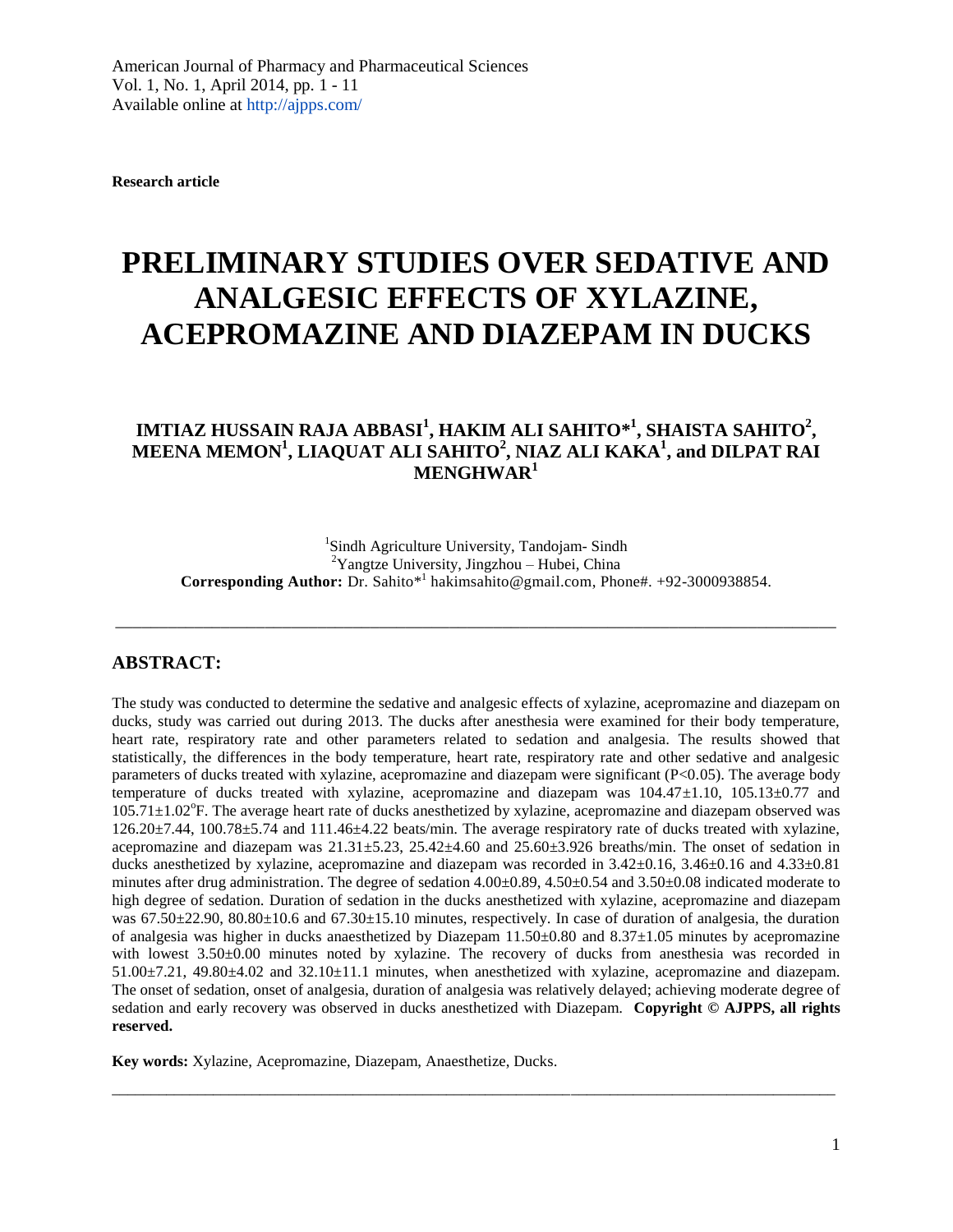#### **INTRODUCTION:**

The peoples of Pakistan mostly are engaged in agricultural crops, live stocks, pesticides companies and drug factories (Sahito, 2013a). In national economy, the agriculture and livestock play an imperative role for growth of its economy (Sahito, 2013b) in which about 35 million rural populations are engaged. The rural women depended over agriculture, poultry or ducks farming. The ducks are very delicate birds and any mishandling can lead to immediate shock and death. So the administration is much important for the success of surgical point of view with the right choice of anesthesia to save the duck if it is much injured. Anesthetics are administered either gaseous or inject able but here in Pakistan mostly it is used as injection method preferred for the birds. Terrell *et al.,* (2006) compared the anesthetic effect in sixteen captive and wild-caught parrot birds, seven juveniles and nine adults successfully anesthetized multiple times with an intramuscular with medetomidine ketamine combination. Drug dosage differences appeared to be related to metabolic differences between the two size classes into metabolic scaling as a method of calculating anesthetic dosages. Tranquilli *et al.,* (2007) assessed the effects of 5 anesthetic drug combinations in parrot birds with ketamine, xylazine, Telazol, Telazol, detomidine, Telazol, detomidine by 5 min. All birds stood unassisted 30 min after signs of arousal. Eyarefe and Oguntoye, (2012) investigated the anaesthetic effects of intramuscular injection of Ketamine and Lignocaine infiltration in 12 layer chickens (1.1±0.06 Kg). They concluded that in the absence of inhalatory anaesthesia, low dose ketamine and lignocaine infiltration might be a preferred anaesthetic protocol for non-protracted abdominal procedures such as laparo caecectomy in birds.

Xylazine (20mg/ml) is a potent hypnotic with powerful central muscular relaxant properties. Xylazine, detomidine and medetomidine are usually used with combination with ketamine. Hamm *et al*., (1995) studied the sedative and antinociceptive effects of xylazine and detomidine and concluded that the two agents cause sedation, but that only detomidine has analgesic properties, but xylazine possesses antinociceptive effects (Slater, 1993). Acepromazine is frequently used in animals as a sedative and antiemetic. Acepromazine maleate is used in veterinary medicine in dogs and cats. It can cause hypotension. In addition, acepromazine seems to make it easier for dogs with seizure disorders to have a seizure. This medication should not be used near the time of dipping or treatment with organophosphates for flea control (Forney, 2007).

Diazepam mostly used to treat anxiety, panic attacks, insomnia, seizures, muscle spasms, restless legs syndrome, alcohol withdrawal, benzodiazepine withdrawal, opiate withdrawal syndrome and Meniere's disease. It may also be used before certain medical procedures to reduce tension and anxiety and in some surgical procedures to induce amnesia. The pharmacological action of diazepam enhances the effect of the neurotransmitter (Laweighton *et al.,*  1996*)*. Lumeij and Deenik (2006) compared the effects of medetomidine ketamine and diazepam ketamine as injectable anesthetic combinations. Kentaro *et al.,* (2008) studied the effects of diazepam and chlorpromazine on response suppression in a social situation. Although chlorpromazine generally reduced response rate in all groups, diazepam selectively abolished the response suppression. Javdani *et al.,* (2011) studied twelve healthy parrot birds received xylazine – ketamine regimen and diazepam – ketamine regimen (2 mg/kg and 80 mg/kg). The effects of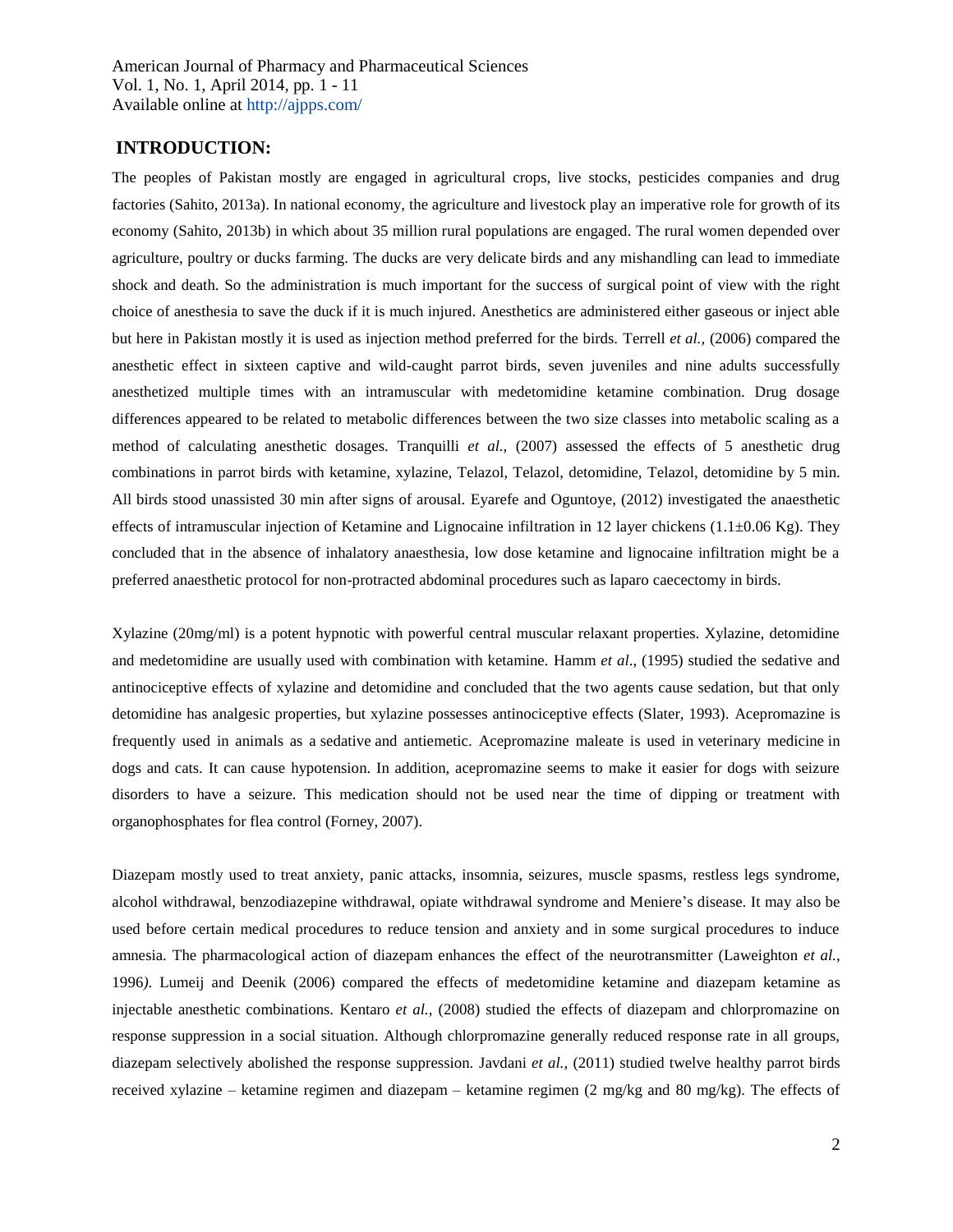each combination on heart rate, respiratory rate, cloacal temperature and the foot web pinch response with the time of induction, maintenance and recovery period of anesthesia were recorded. The aim of study is to determine cardiopulmonary, sedative and analgesic effect of xylazine, acepromazine and diazepam administered IM in ducks.

#### **MATERIALS AND METHODS:**

For study six adult and healthy ducks of female sex was purchased from a local market of Hyderabad, Sindh Pakistan. Birds were kept in cages and brought at the animal house before two weeks the commencement of trials in department of Surgery and Obstetrics, Faculty of Animal Husbandry & Vet: Science, Sindh Agriculture University Tandojam, all birds were physically examined. Acepromazine, xylazine and diazepam was administered intramuscularly in thigh muscle of each bird. Water and feed of birds were with held for 30 minutes and before the administration of drugs normal physiological parameters were recorded. Birds were divided into three groups named A, B and C as shown in experimental design.

Before starting the experiment, each bird was weighted on scale the injection site was disinfected with 70% alcohol, accepromazine, xylazine and diazepam injections was administered (IM) at the thigh muscle of the ducks by disposable syring and the results were analyzed. Drug administration protocol in 3 groups A with each 2 females of duck were kept under observation those treated with xylazine 2.5 mg/kg dose in group B, acepromazine 0.25 mg/kg and group C diazepam 2.5 mg/kg, respectively. Observations were recorded on body temperature, heart rate, respiration rate, sedative parameters (onset of sedation, degree of sedation, duration of sedation, and recovery from sedation). Analgesic parameters (onset of analgesia, degree of analgesia, duration of analgesia, and recovery from sedation) were observed. Other observations (blinking of eyes, lifting of head, neck movement, wing flapping, salivation, defecation) also kept under experiment. The data was presented in (mean±SD), analysis of variance was applied to compare the significant difference between drugs and time interval using computerized statistical package SPSS- 11.5 (SPSS, 2000).

#### **RESULTS:**

Anesthesia traditionally meant the condition of having [sensation](http://en.wiktionary.org/wiki/sensation) (including the feeling of [pain\)](http://en.wikipedia.org/wiki/Pain) blocked or temporarily taken away. It is a [pharmacologically](http://en.wikipedia.org/wiki/Pharmacology) induced and reversible state of [amnesia,](http://en.wikipedia.org/wiki/Amnesia) [analgesia,](http://en.wikipedia.org/wiki/Analgesic) loss of responsive-ness, loss of [skeletal muscle](http://en.wikipedia.org/wiki/Skeletal_muscle) [reflexes,](http://en.wikipedia.org/wiki/Reflexes) decreased [stress response,](http://en.wikipedia.org/wiki/Fight-or-flight_response) or all of these simultaneously. These effects can be obtained from a single drug which alone provides the correct combination of effects, or occasionally a combination of drugs to achieve very specific combinations of results. The present study was carried out to determine the sedative and analgesic effects of xylazine, acepromazine and diazepam on ducks. The ducks after anesthesia were examined for their body temperature, heart rate, respiratory rate and other parameters related to sedation and analgesia.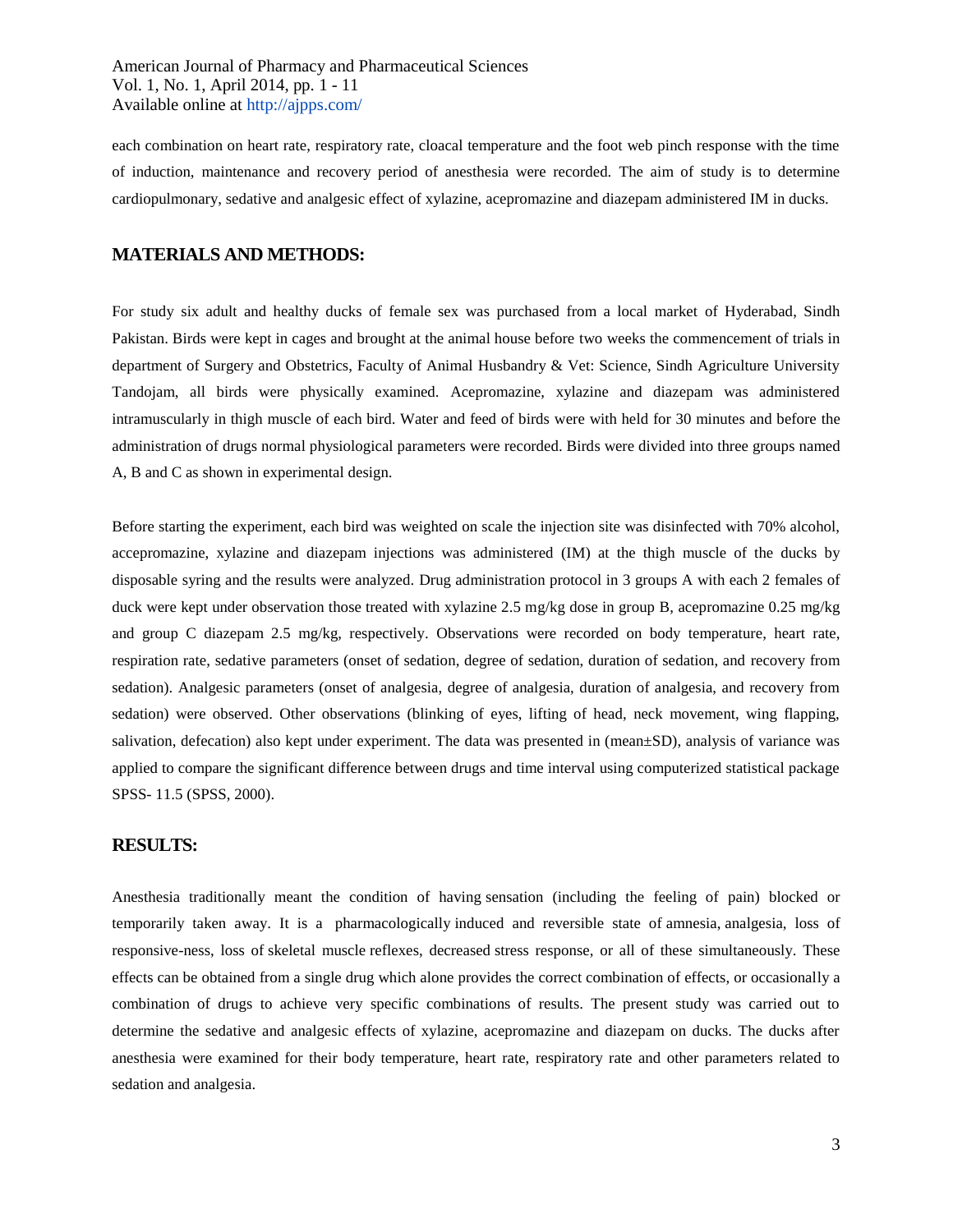## **Body temperature (<sup>o</sup> F)**

The data in regards to the body temperature of ducks as affected by anesthetic treatment of xylazine, acepromazine and diazepam is presented in Table-1; which indicated that normal body temperature was 105.30±0.88, 105.83±0.45 and  $106.66 \pm 0.53$ <sup>0</sup>F. After five minutes the body temperature of ducks treated with xylazine, acepromazine and diazepam was  $105.58\pm0.88$ ,  $104.67\pm0.39$  and  $106.28\pm0.49^{\circ}$ F, respectively. In xylazine, acepromazine and diazepam treated ducks the body temperature ranged between 101.63±0.25 to 105.58±0.10, 103.58±0.74 to 106.30±0.36 and 103.37±0.62 to 106.75±0.32°F, respectively. Apart from the anesthetic drugs, the body temperature of the ducks decreased with administration of the drugs; and ducks anesthetized by xylazine reached to the baseline value after 45 minutes of treatment, body temperature of acepromazine treated ducks did not show a major change over baseline temperature and the body temperature in diazepam treated ducks also reflected to change in the body temperature. The body temperature in xylazine treated ducks was decreased more than acepromazine and diazepam treated ducks. Statistically, the differences in the body temperature of ducks treated with xylazine, acepromazine and diazepam were significant (P<0.05).

| <b>Time</b><br>(minutes) | <b>Xylazine</b><br><b>Mean±SD</b> | Acepromazine<br><b>Mean±SD</b> | <b>Diazepam</b><br><b>Mean</b> ±SD |
|--------------------------|-----------------------------------|--------------------------------|------------------------------------|
| Control                  | $105.30 \pm 0.88$                 | $105.83 \pm 0.45$              | $106.66 \pm 0.53$                  |
| 5                        | $105.58 \pm 0.10*$                | $104.67 \pm 0.39*$             | $106.28 \pm 0.49*$                 |
| 10                       | 105.28±0.66*                      | $105.63 \pm 0.82*$             | $106.03 \pm 0.53*$                 |
| 15                       | $101.63 \pm 0.25**$               | $105.50\pm0.65*$               | $105.70 \pm 0.44*$                 |
| 20                       | $104.77 \pm 0.36*$                | $105.67 \pm 0.75*$             | $105.67 \pm 0.82*$                 |
| 25                       | $104.08 \pm 0.44*$                | $105.00\pm0.62*$               | $106.08 \pm 0.36*$                 |
| 30                       | 103.48±0.55**                     | $105.17 \pm 0.58*$             | $106.08 \pm 0.11*$                 |
| 35                       | $103.17 \pm 0.88**$               | $105.67 \pm 0.89*$             | $106.23 \pm 0.28*$                 |
| 40                       | 103.63±0.99**                     | $106.30\pm0.36*$               | $106.75 \pm 0.32$                  |
| 45                       | $105.42 \pm 0.10$                 | $105.73 \pm 0.44$              | $106.70 \pm 0.52$                  |
| 50                       | 104.47±0.45*                      | $105.73 \pm 0.52$              | $106.42 \pm 0.36*$                 |
| 55                       | $104.88 \pm 0.32*$                | $105.53 \pm 0.62*$             | $106.75 \pm 0.82$                  |
| 60                       | $105.18 \pm 0.15$                 | 103.58±0.74**                  | 104.80±0.66**                      |

| <b>Table- 1:</b> Body temperature ( ${}^{0}F$ ) of ducks affected by xylazine, acepromazine and diazepam |  |  |  |
|----------------------------------------------------------------------------------------------------------|--|--|--|
|----------------------------------------------------------------------------------------------------------|--|--|--|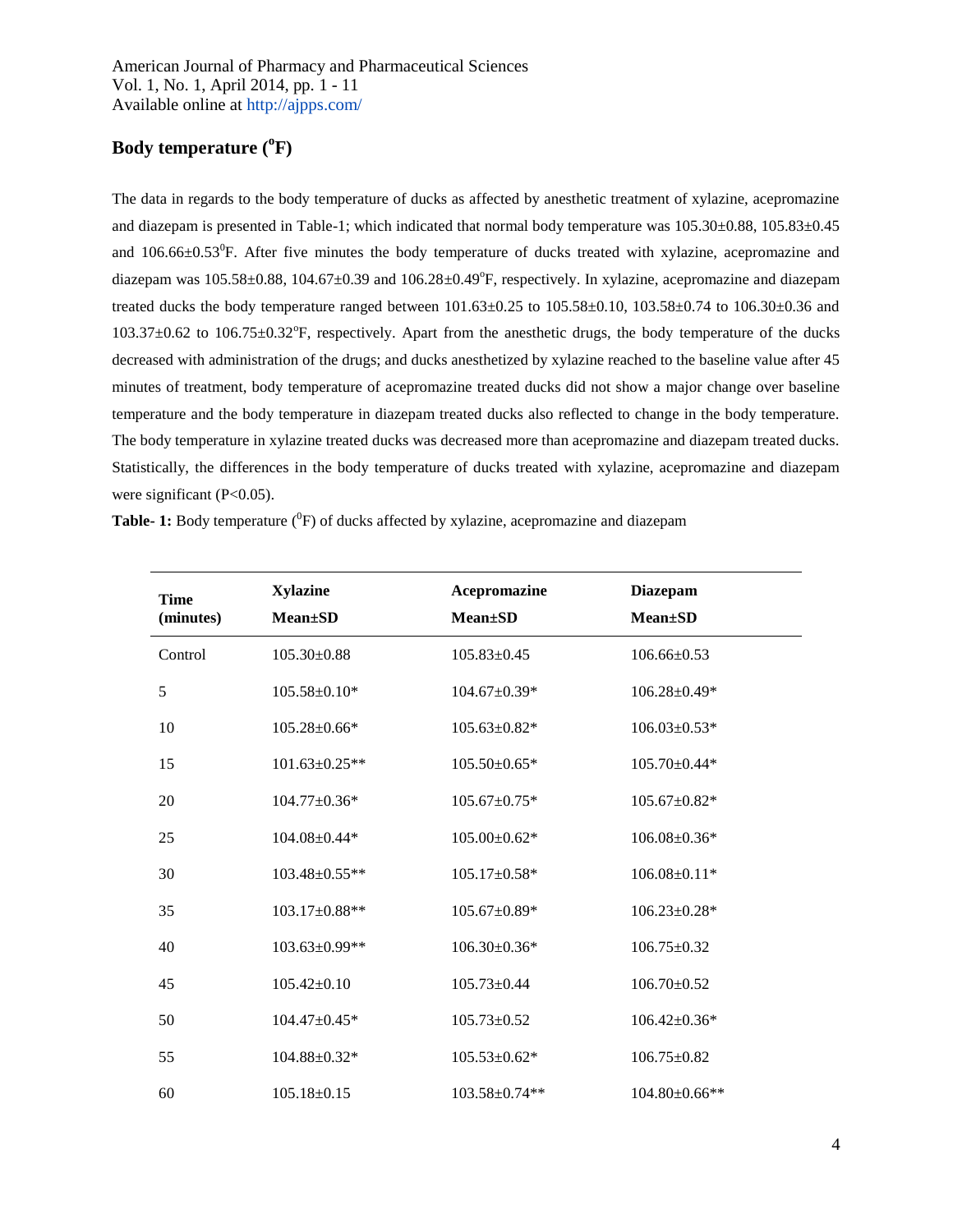| 65 | $105.47 \pm 0.25$ | $103.90+0.92**$     | $103.93 \pm 0.49**$ |
|----|-------------------|---------------------|---------------------|
| 70 | $105.35 \pm 0.55$ | $104.23 \pm 0.36^*$ | $103.37+0.62**$     |
| 75 | $104.78 + 0.82*$  | $104.73 \pm 0.85$ * | $104.87 \pm 0.32**$ |

\* Significantly difference (P>0.05) from corresponding control values.

\*\* Highly significantly difference (P>0.05) from corresponding control values.

#### **Heart rate (beats/minute)**

The results pertaining to the heart rate of ducks as affected by various anesthetic drugs including xylazine, acepromazine and diazepam are shown in Table-2, which showed that normal heart rate 135.66±7.66, 110.83±5.88 and 102.50±6.30 beats/minute. After five minutes of anesthetic treatment with xylazine, acepromazine and diazepam, the heart rate of ducks in respective groups was  $134.33\pm8.55$ ,  $98.83\pm6.22$  and  $106.83\pm5.12$  beats/minute, respectively. In xylazine, acepromazine and diazepam treated ducks the heart rate ranged between 104.17±6.10 to 134.33±8.55, 90.17±6.22 to 110.17±7.52 and 105.17±7.20 to 116.50±6.10 beats/minute, respectively. Irrespective of anesthetic drugs, the heart rate of the ducks followed non-linear trend after treatment with anesthetic agents. Ducks anesthetized by xylazine did not reach to the baseline value even after 75 minutes of treatment. While the heart rate of ducks treated with acepromazine remained constantly lower upto 35 minutes of treatment and later increased considerably and following increasing upto the end of experiment. The ducks receiving anesthesia by diazepam reflected inconsistent heart rate throughout the experimental process. The heart rate on average in acepromazine treated ducks was significantly lower than those anesthetized by diazepam and acepromazine. Statistically, the differences in the heart rate of ducks treated with xylazine, acepromazine and diazepam were significant (P<0.05).

| <b>Time</b><br>(minutes) | <b>Xylazine</b><br>$Mean \pm SD$ | Acepromazine<br>$Mean \pm SD$ | <b>Diazepam</b><br>$Mean \pm SD$ |
|--------------------------|----------------------------------|-------------------------------|----------------------------------|
| Control                  | $135.66 \pm 7.66$                | $110.83 \pm 5.88$             | $102.50 \pm 6.30$                |
| 5                        | $134.33 \pm 8.55*$               | $98.83 \pm 6.22**$            | $106.83 \pm 5.12**$              |
| 10                       | $130.83 \pm 6.10**$              | $93.83 \pm 4.10**$            | $111.17\pm4.88**$                |
| 15                       | $130.33 \pm 5.23**$              | $97.50 \pm 7.50$ **           | $118.00\pm 6.33**$               |
| 20                       | $127.33 \pm 6.99**$              | $90.17 \pm 6.22**$            | $107.17 \pm 8.10**$              |
| 25                       | $122.83 \pm 5.29**$              | $95.67 \pm 5.10**$            | $109.33 \pm 5.20**$              |
| 30                       | $104.17\pm 6.10**$               | $98.83 \pm 6.15**$            | $106.67 \pm 6.50**$              |

**Table 2:** Heart rate (beats/minute) of ducks affected by xylazine, acepromazine and diazepam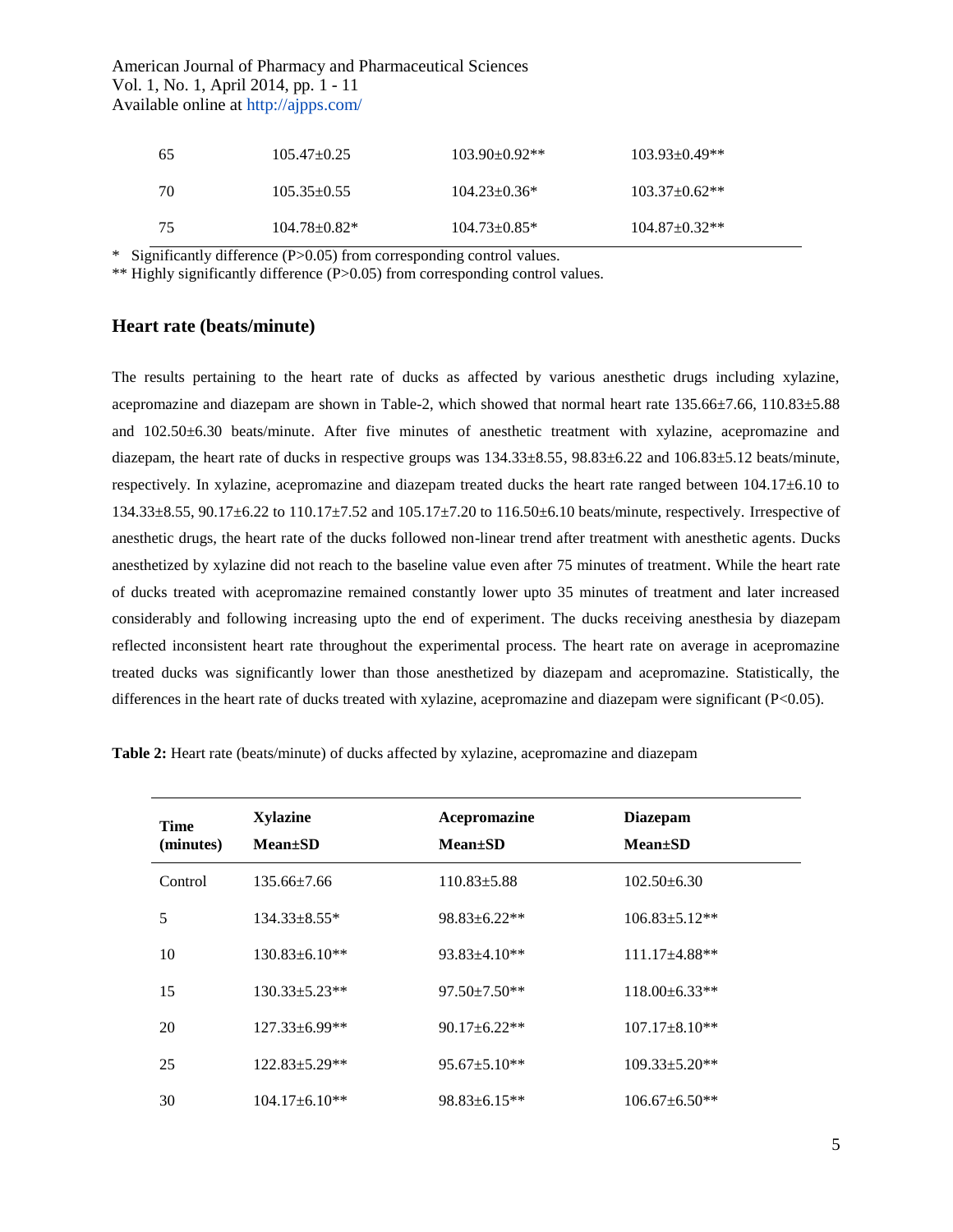| 35 | $121.83 \pm 7.50**$ | $96.50 \pm 7.88$ ** | $105.17 \pm 7.20**$  |
|----|---------------------|---------------------|----------------------|
| 40 | $119.17 + 6.15**$   | $101.67 + 5.23**$   | $106.83 + 4.25**$    |
| 45 | $123.33 \pm 5.10**$ | $101.50 + 4.58$ **  | $111.50\pm4.66**$    |
| 50 | $128.33 + 7.50**$   | $102.67 + 8.15**$   | $113.33 + 8.10**$    |
| 55 | $128.83 + 6.22**$   | $107.50 \pm 6.33**$ | $113.67 \pm 5.66$ ** |
| 60 | $127.83 + 4.22**$   | $107.17 \pm 5.10**$ | $114.17\pm9.10**$    |
| 65 | $131.00 \pm 5.10*$  | $108.50 + 8.56*$    | $115.83 + 5.50**$    |
| 70 | $132.83 \pm 7.15*$  | $101.33 + 6.25**$   | $116.50\pm 6.10**$   |
| 75 | $130.17 + 5.10**$   | $110.17 + 7.52*$    | $115.83 + 4.56**$    |

\* Significantly difference (P>0.05) from corresponding control values.

\*\* Highly significantly difference (P>0.05) from corresponding control values.

#### **Respiratory rate (breaths/minute)**

In regard to respiratory rate, the results on this parameter of ducks affected by xylazine, acepromazine and diazepam are indicated in Table-3, which indicated that normal respiratory rate 24.16±11.10, 30.50±9.66 and 43.00±8.77 breaths/minute. After five minutes of anesthetic treatment with xylazine, acepromazine and diazepam, the respiratory rate of ducks was 25.00±11.56, 24.00±6.25 and 20.00±9.64 breaths/minute, respectively. In xylazine, acepromazine and diazepam treated ducks the respiratory rate ranged between 15.16±8.10 to 35.00±8.88,  $19.00\pm7.63$  to  $33.66\pm6.88$  and  $19.83\pm8.25$  to  $31.50\pm4.86$  breaths/minute, respectively. Regardless the anesthetic drugs, the respiratory rate of the ducks decreased markedly with administration of the drugs. Ducks anesthetized by xylazine reached after 75 minutes of treatment. The respiratory rate of acepromazine decreased initially and reached baseline value after 30 minutes of treatment. The respiratory rate of diazepam treated ducks was lower initially and then increased considerably and sustained increasing upto the end of experiment. The respiratory rate on average in xylazine treated ducks was significantly lower than those anesthetized by acepromazine and diazepam. Statistically, the differences in the respiratory rate of ducks treated with xylazine, acepromazine and diazepam were significant  $(P<0.05)$ .

**Table- 3:** Respiratory rate (breaths/min) of ducks affected by xylazine, acepromazine and diazepam

|                              | Xylazine | Acepromazine  | <b>Diazepam</b> |
|------------------------------|----------|---------------|-----------------|
| Time (minutes) $Mean \pm SD$ |          | $Mean \pm SD$ | $Mean \pm SD$   |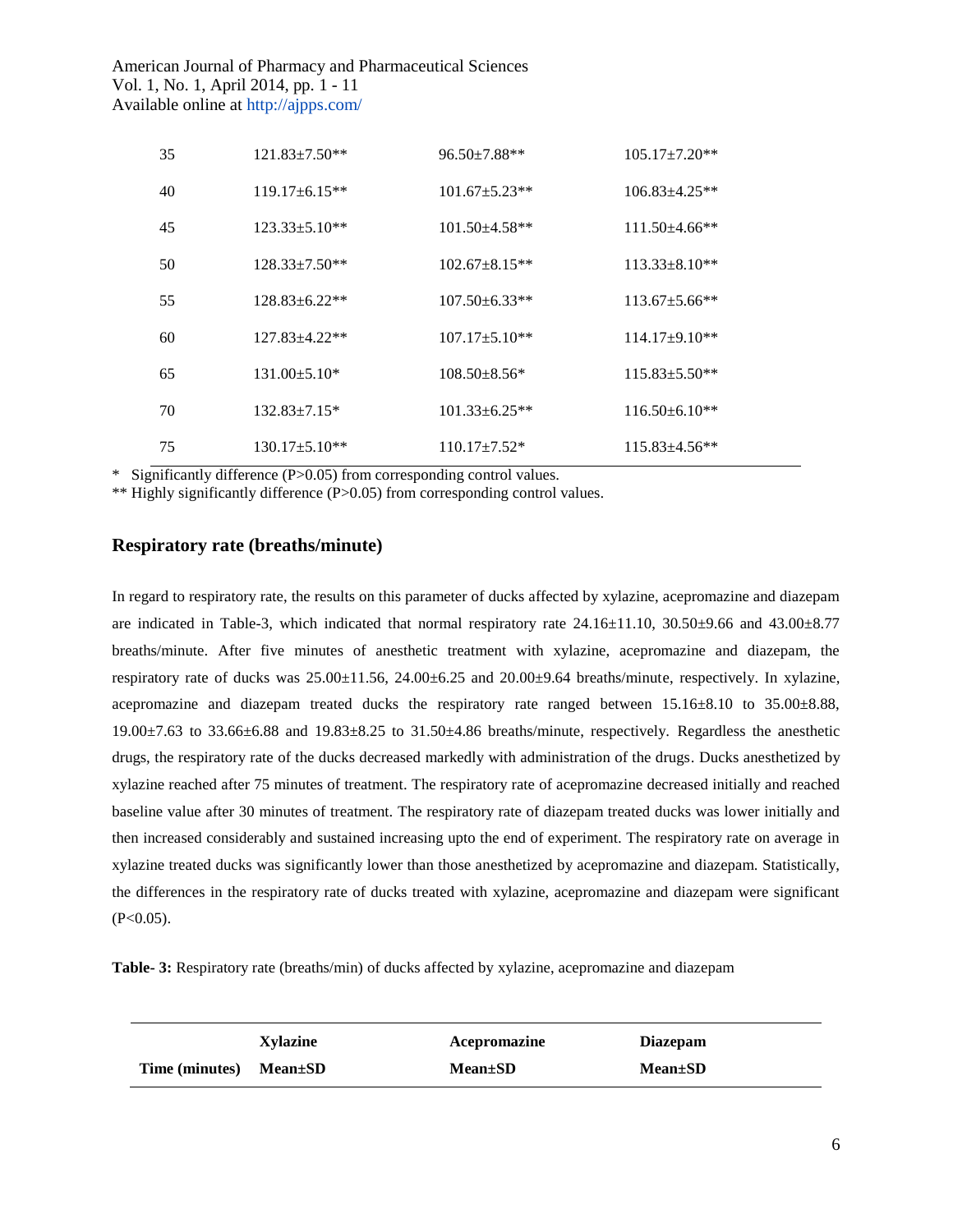| Control | $24.16 \pm 11.10$   | $30.50 \pm 9.66$    | $43.00 \pm 8.77$    |
|---------|---------------------|---------------------|---------------------|
| 5       | 25.00±11.56*        | 24.00±8.22**        | 20.00±9.64**        |
| 10      | 23.00±10.55*        | $22.00 \pm 6.35**$  | $19.83 \pm 8.25**$  |
| 15      | $19.16 \pm 6.88**$  | $19.00 \pm 7.63$ ** | 23.00±9.72**        |
| 20      | 35.00±8.88**        | 20.33±8.99**        | 24.16±10.25**       |
| 25      | $16.16 \pm 10.40**$ | $20.50 \pm 6.83**$  | $21.16 \pm 11.30**$ |
| 30      | $16.00 \pm 9.55**$  | $24.83 \pm 7.25**$  | $22.16 \pm 14.85**$ |
| 35      | $15.16 \pm 8.10**$  | 23.66±6.30**        | 25.00±16.52**       |
| 40      | $15.16 \pm 6.30**$  | 24.50±8.18**        | 25.33±6.82**        |
| 45      | 18.66±7.66**        | 24.00±6.21**        | 25.33±7.32**        |
| 50      | 18.66±8.10**        | 24.00±5.30**        | 28.33±6.14**        |
| 55      | $21.66 \pm 6.15*$   | $30.00 \pm 6.11$    | 28.00±5.88**        |
| 60      | 23.16±6.10*         | $32.16 \pm 7.55*$   | $31.00 \pm 8.90**$  |
| 65      | $24.16 \pm 8.80*$   | 33.66±6.88*         | $31.50 \pm 4.86$ ** |
| 70      | 24.00±6.25*         | 32.33±9.25*         | 29.83±5.32**        |
| 75      | 24.83±4.50*         | 26.33±6.30**        | 29.50±7.25**        |

\* Significantly difference (P>0.05) from corresponding control values.

\*\* Highly significantly difference (P>0.05) from corresponding control values.

### **Sedative effects of xylazine, acepromazine and diazepam**

The results in relation to sedative effects of xylazine, acepromazine and diazepam on anesthetized ducks are shown in Table-4 which suggested that the onset of sedation in ducks anesthetized by xylazine, acepromazine and diazepam was recorded in  $3.42\pm0.16$ ,  $3.46\pm0.16$  and  $4.33\pm0.81$  minutes after drug administration. The degree of sedation 4.00±0.89, 3.50±0.54 and 3.50±0.08 indicates moderate to high degree of sedation, respectively. The duration of sedation in the ducks anesthetized with xylazine, acepromazine and diazepam was 67.50±22.90, 80.80±10.6 and  $67.30\pm15.10$  minutes, respectively. The recovery of ducks from sedation was recorded in  $70.00\pm8.66$ ,  $83.40\pm4.55$ and 70.44±9.10 minutes, when anesthetized with xylazine, acepromazine and diazepam, respectively. The onset of sedation was relatively delay, achieving moderate degree of sedation and early recovery was observed in ducks anesthetized with diazepam.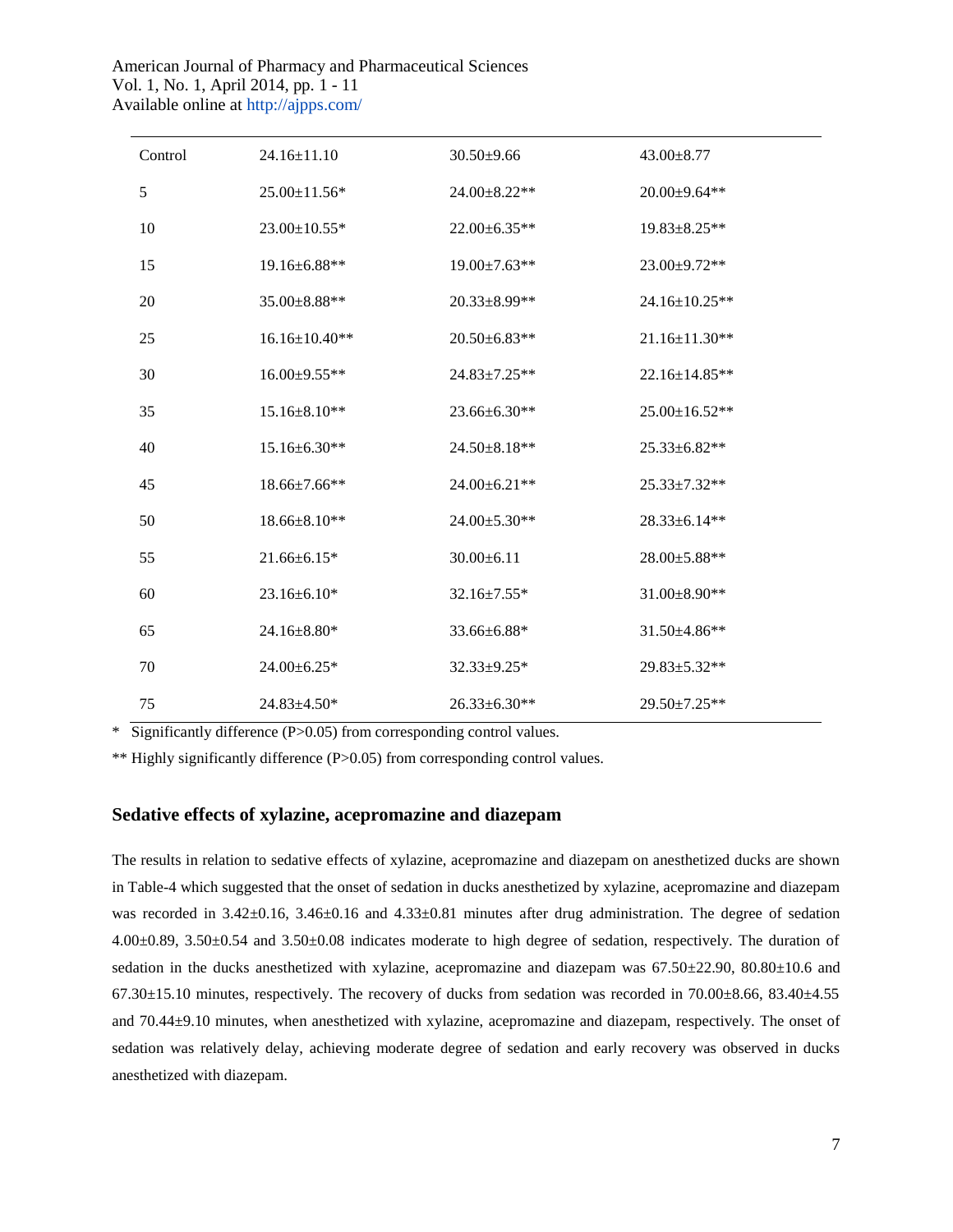|                                  | <b>Drugs</b>                     |                               |                                    |  |
|----------------------------------|----------------------------------|-------------------------------|------------------------------------|--|
| <b>Parameters</b>                | <b>Xylazine</b><br>$Mean \pm SD$ | Acepromazine<br>$Mean \pm SD$ | <b>Diazepam</b><br><b>Mean</b> ±SD |  |
| Onset of sedation (minutes)      | $3.42 \pm 0.16$                  | $3.46 \pm 0.16$               | $4.33 \pm 0.81$                    |  |
| Degree of sedation               | $4.00\pm0.89$                    | $3.50 \pm 0.54$               | $3.50 \pm 0.08$                    |  |
| Duration of sedation (minutes)   | $67.5 + 22.9$                    | $80.80 \pm 10.6$              | $67.3 \pm 15.1$                    |  |
| Recovery from sedation (minutes) | $70.50 \pm 8.66$                 | $83.40 + 4.55$                | $70.44 + 9.10$                     |  |

**Table- 4:** Sedative effects of xylazine, acepromazine and diazepam in ducks ducks

#### **Analgesic effects of xylazine, acepromazine and diazepam**

The results in relation to analgesic effects of xylazine, acepromazine and diazepam on anesthetized ducks are shown in Table-5 which suggested that the no onset of analgesia in ducks anesthetized by xylazine. While, onset of analgesia in ducks anesthetized by acepromazine and diazepam was recorded in 3.50±0.20, 9.33±1.50 minutes after drug administration. The degree of analgesia 4.00±0.89, 3.50±0.54 and 3.50±0.08 indicated moderate to high degree of analgesia, respectively. The duration of analgesia in the ducks anesthetized with xylazine, acepromazine and diazepam was 3.50±0.00, 8.33±1.05 and 12.50±11.10 minutes, respectively. The recovery of ducks from analgesia was recorded in  $4.50\pm7.21$ ,  $9.80\pm4.02$  and  $12.50\pm11.10$  minutes, when anesthetized with xylazine, acepromazine and diazepam, respectively.

|  |  |  | Table- 5: Analgesic effects of xylazine, acepromazine and diazepam in ducks |
|--|--|--|-----------------------------------------------------------------------------|
|  |  |  |                                                                             |

|                                   | <b>Drugs</b>    |                 |                   |  |
|-----------------------------------|-----------------|-----------------|-------------------|--|
| <b>Parameters</b>                 | <b>Xylazine</b> | Acepromazine    | <b>Diazepam</b>   |  |
|                                   | $Mean \pm SD$   | $Mean \pm SD$   | $Mean \pm SD$     |  |
| Onset of analgesia (minutes)      | $0.00 \pm 0.00$ | $3.50+0.20$     | $9.33 \pm 1.50$   |  |
| Degree of analgesia               | $4.00 \pm 0.89$ | $3.50+0.54$     | $3.50 \pm 0.08$   |  |
| Duration of analgesia (minutes)   | $3.50\pm0.00$   | $8.33 \pm 1.05$ | $11.50 \pm 0.80$  |  |
| Recovery from analgesia (minutes) | $4.5 + 7.21$    | $9.80 \pm 4.02$ | $12.50 \pm 11.10$ |  |

#### **Other observations**

The data in regards to other observations are presented in Table-6, which indicated the anesthetic effects such as blinking of eyes, lifting of head, neck movement, wing flapping, salivation and defecation in treated ducks. The results show that blinking of eyes was examined in 03, 02 and 05 ducks after administration of xylazine, acepromazine and diazepam, respectively. While lifting of head was present in 04 ducks after administration of xylazine and acepromazine; incase of diazepam lifting of head was absent. Neck movement was observed in 02, 06 and 04 ducks, wing flapping was found in 06 ducks, salivation was observed in 03, 06 and 06 ducks and defecation was examined in 01 ducks after administration of xylazine, acepromazine and diazepam, respectively.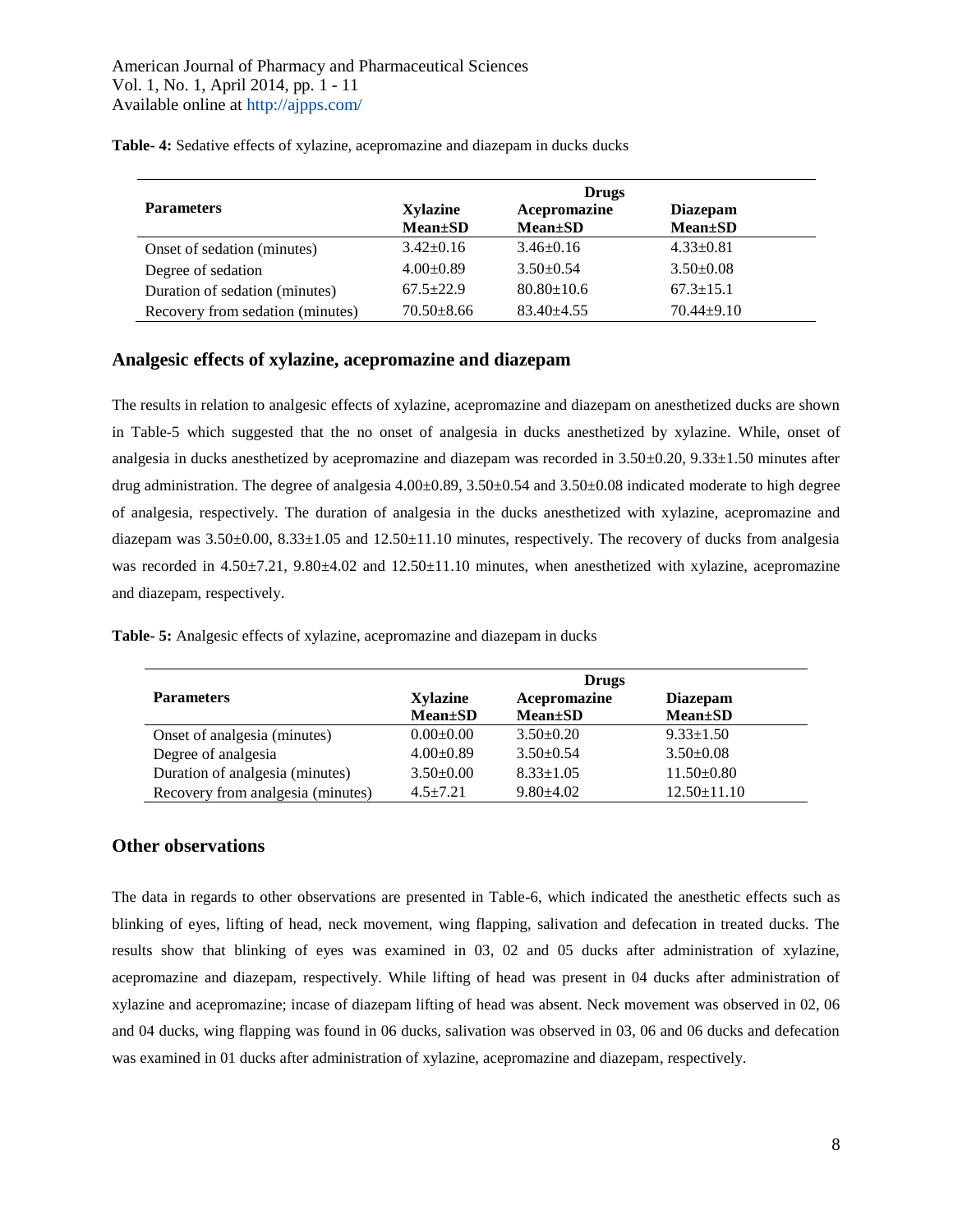**Table- 6:** Physiological observations of ducks along with drugs

|                     | <b>Drugs</b>    |                |                 |  |
|---------------------|-----------------|----------------|-----------------|--|
| <b>Observations</b> | <b>Xylazine</b> | Acepromazine   | <b>Diazepam</b> |  |
| Blinking of eyes    | Present in 03   | Present in 02  | Present in 05   |  |
| Lifting of head     | Present in 04   | Present in 04  | Absent in all   |  |
| Neck movement       | Present in 02   | Present in all | Present in 04   |  |
| Wing flapping       | Present in all  | Absent in all  | Absent in all   |  |
| <b>Salivation</b>   | Present in 03   | Present in all | Present in all  |  |
| Defecation          | Present in 01   | Absent in all  | Absent in all   |  |

#### **DISCUSSION:**

Anaesthesia is most important element in the process of surgical operations; and safe and effective sedation and anaesthesia methods are as much important for birds, not only for surgical procedures but also for safe handling and diagnostic procedures, especially in case of aggressive birds. In order to determine the sedative and analgesic effects of xylazine, acepromazine and diazepam on ducks, the study was carried out during 2013. Our findings are in agreement with other scientists who used different dozes of anaesthesia on different animals or birds in throughout the world. Number of drugs used to anaesthetize the animals during surgical operations which include xylazine, acepromazine and diazepam and their combinations (Heaton and Brauth, 1992). Intramuscular (IM) injection of xylazine smoothly induces loss of righting reflex and response to painful stimulus in leghorn roosters (Mostachio *et al*., 2008). Xylazine, Detomidine and Medetomidine are usually used with combination with ketamine (Freed and Baker, 1989). Ashraf *et al.,* (2009) studied the effects of xylazine, ketamine, and a cocktail of them. All treatments were administered intramuscularly. They suggested that in parrots the use of xylazine (alone) was safe for handling and less painful procedures while a xylazine-ketamine cocktail was a suitable anaesthesia for painful procedures at the dosages.

The results showed that statistically, the differences in the body temperature, heart rate, respiratory rate and other sedative and analgesic parameters of ducks treated with xylazine, acepromazine and diazepam were significant (P<0.05). The average body temperature of ducks treated with xylazine, acepromazine and diazepam was  $104.47 \pm 1.10$ ,  $105.13 \pm 0.77$  and  $105.71 \pm 1.02$ °F, respectively. The average heart rate of ducks anesthetized by xylazine, acepromazine and diazepam was 126.20±7.44, 100.78±5.74 and 111.46±4.22 beats/min, respectively. The average respiratory rate of ducks treated with xylazine, acepromazine and diazepam was 21.31±5.23, 25.42±4.60 and 25.60±3.926 breaths/min, respectively. The onset of sedation in ducks anesthetized by xylazine, acepromazine and diazepam was recorded in 3.42±0.16, 3.46±0.16 and 4.33±0.81 minutes after drug administration. The degree of sedation  $4.00\pm0.89$ ,  $4.50\pm0.54$  and  $3.50\pm0.08$  indicated moderate to high degree of sedation, respectively. The duration of sedation in the ducks anesthetized with xylazine, acepromazine and diazepam was 67.50±22.90,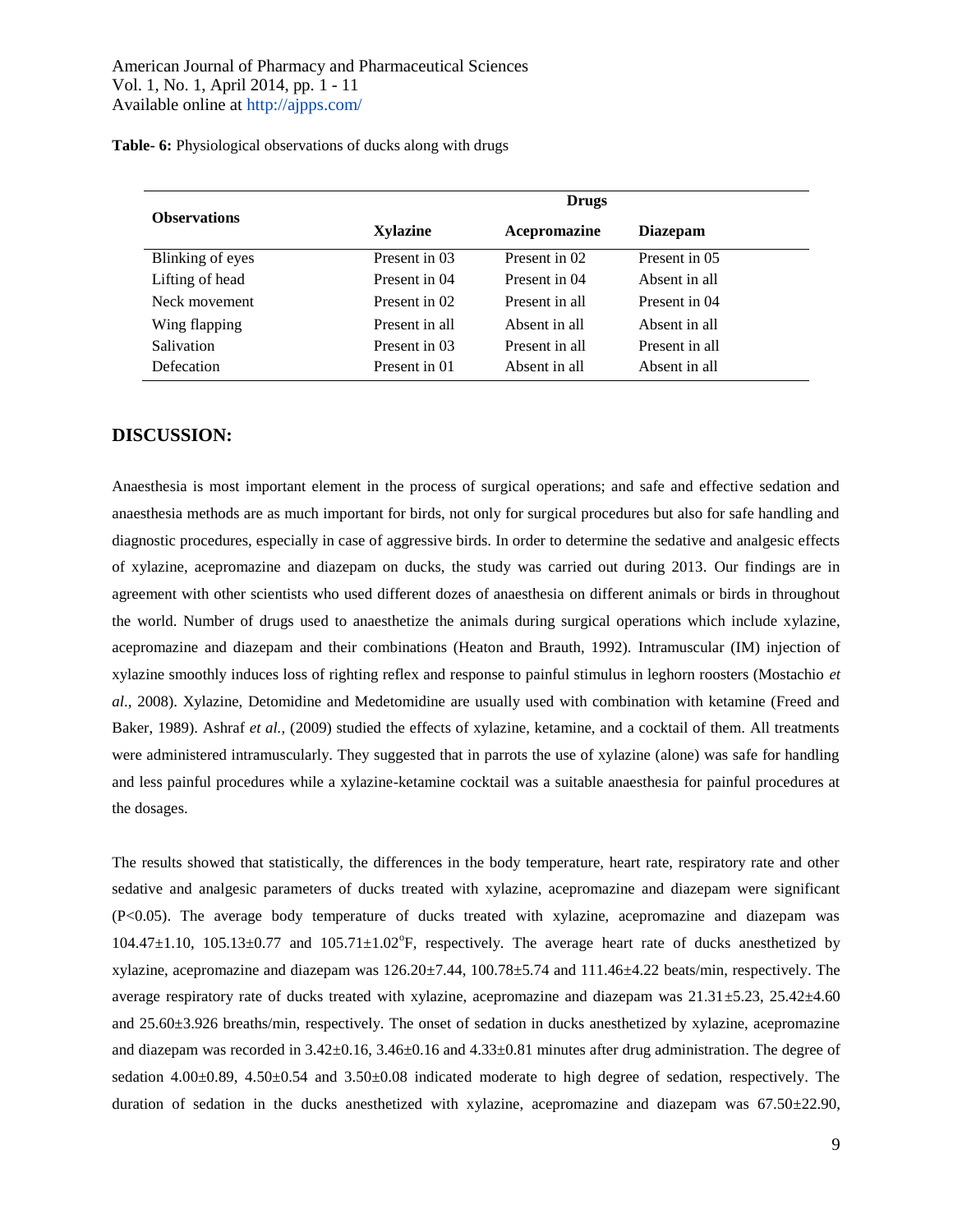80.80±10.6 and 67.30±15.10 minutes, respectively. The degree of analgesia indicated that no analgesic effects were observed in ducks anaesthetized with xylazine 0.00±00 minutes. However, moderate degree of analgesia was recorded in ducks anesthetized with acepromazine 2.00±0.00 minutes and diazepam 2.66±0.08 minutes. In case of duration of analgesia, the duration of analgesia was higher in ducks anaesthetized by diazepam  $11.50\pm0.80$  minutes, while 8.37±1.05 minutes duration of analgesia was observed in ducks anesthetized by acepromazine. The lowest 3.50±0.00 minutes, was noted in ducks anesthetized by xylazine. No onset of analgesia was found in ducks anesthetized by xylazine, while delayed onset of analgesia 9.33±1.90 minutes was found in ducks anesthetized by diazepam. The onset of analgesia was recorded 3.50±0.20 minutes in ducks anesthetized by acepromazine. The recovery of ducks from anesthesia was recorded in 51.00±7.21, 49.80±4.02 and 32.10±11.1 minutes, when anesthetized with xylazine, acepromazine and diazepam, respectively. The onset of sedation, onset of analgesia, duration of analgesia was relatively delayed; achieving moderate degree of sedation and early recovery was observed in ducks anesthetized with diazepam. These results are fully supported by the findings of Durrani *et al.,* (2005) who reported combined application of Detomidine-ketamine for rapid anaesthesia in parrots; while Ghadiri *et al.*, (2006) suggested combination of ketamine + detomidine or diazepam for effective and safe anesthesia in parrots for surgical operations. Similarly, Metehan *et al.*, (2006) used xylazine and diazepam combination and medetomidine + detomidine and did not notice any significant change in heart beat, respiration and body temperature. Moreover, Lumeij *et al.,* (2009) used medetomidine-ketamine and diazepam-ketamine combination in parrots; while Cruz *et al.,* (2010) have also reported combined application of anaesthetic agents for deeper anesthesia for surgical operations of birds. The body temperature in xylazine treated ducks was decreased more than acepromazine and diazepam treated ducks. Statistically, the differences in the body temperature of ducks treated with xylazine, acepromazine and diazepam were significant (P<0.05). On the basis of findings of the present research, it is suggested that for anesthetizing ducks for any surgical operation, xylazine may preferably be used for required sedative effects on ducks.

#### **REFERENCES:**

[1] Ashraf, M., UF. Durrani and MA. Khan. 2009. A comparison of the clinical effects associated with xylazine, ketamine, and a xylazine-ketamine cocktail in parrots. J. Vet. and Animal Sci., 33(5): 413-417.

[2] Cruz, FS., AB. Carregaro, AG. Raiser, M. Zimmerman, R. Lukarsewski and RP. Steffen. 2010. Total intravenous anesthesia with propofol and S (+) ketamine in Australian parrots. J. Sci., 37(2): 116-122.

[3] Durrani, UF., M. Ashraf and A. Khalid. 2005. Comparative efficacy of detomidine and detomidine - ketamine in Australian parrots. Pakistan Vet. J., 25(4): 205-207.

[4] Eyarefe, OD., and CO. Oguntoye. 2012. A randomized trial of low-dose ketamine and lignocaine infiltration for laparo-caecectomy in layer chickens. Int. J. Animal and Vet. Adv., 4(4): 252-255.

[5] Forney, B., 2007. Acepromazine Maleate for Veterinary Use. [www.exclusivelyequine.com](http://www.exclusivelyequine.com/)

[6] Freed, D., and B. Baker. 1989. Antagonism of xylazine hydrochloride sedation in raptors by yohimbine hydrochloride. J. Wild. Dis., 25: 136-138.